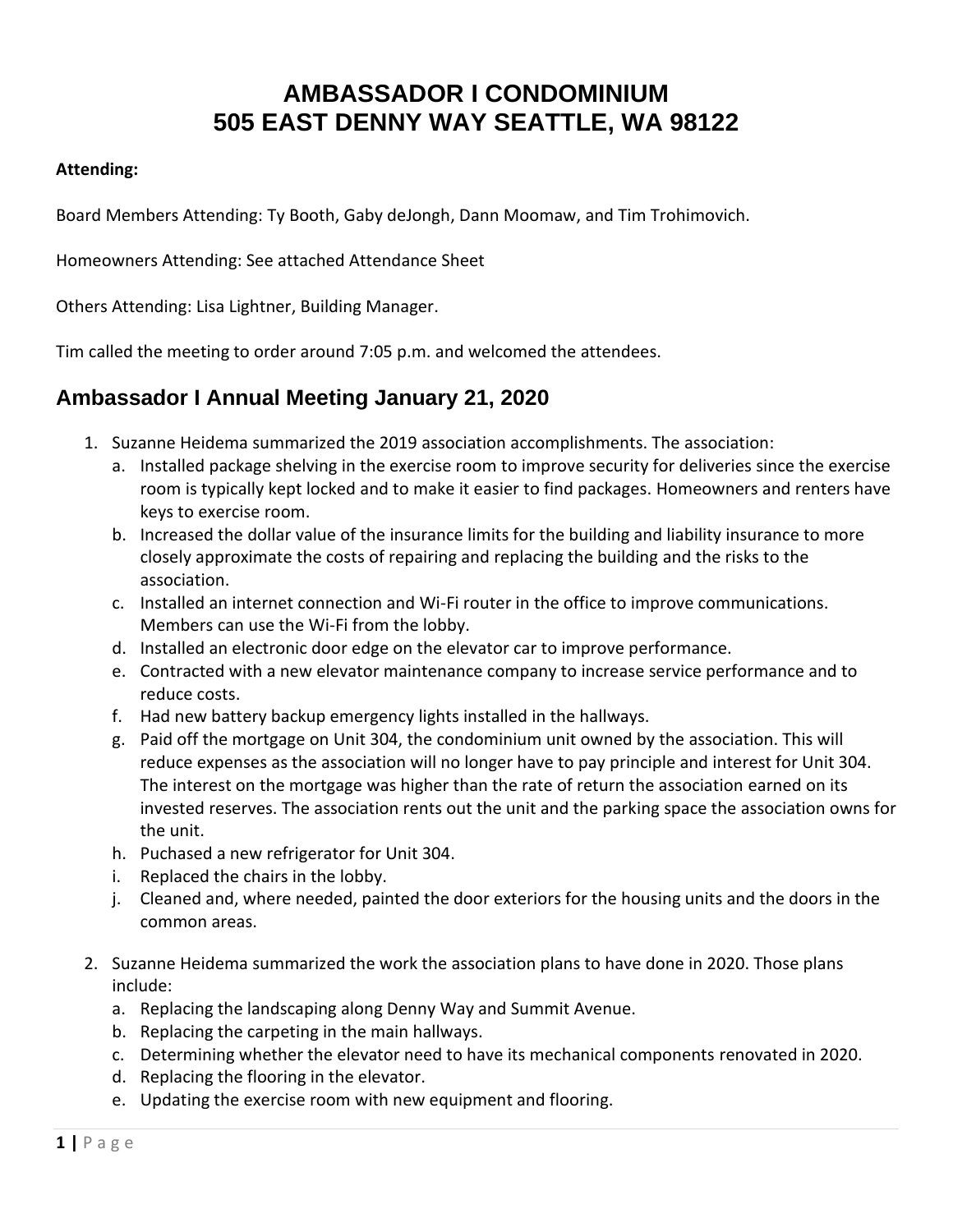- 3. Suzanne Heidema summarized the financial report which shows the association's income and expenses for 2019. The 2019 operating budget was \$206,784 and the operating expenses were \$199,109.09 leaving the association with a net operating income of \$7,654.41. The 2019 reserve income was \$118,532.56 and the expenses were \$50,928.10 leaving a net contribution to the reserves of \$67,604.46. The reserves are used for building repair and replacement expenses such elevator repairs. The homeowners are current on dues and the payments on the loan for the exterior renovation of the building completed in 2018. Suzanne answered questions from the homeowners.
- 4. Suzanne Heidema summarized the 2020 budget approved by the Board. The total operating budget is \$209,806 and revenues and expenditures are budgeted to balance. Suzanne answered questions from the homeowners. There were no objections to the budget.
- 5. Gaby deJongh moved to allocate the budget surplus of \$7,654.41 to the reserve account. Dave Williams seconded the motion. The motion passed unanimously.
- 6. Suzanne Heidema and Lisa Lightner, Building Manager, answered homeowner questions about the budget, building, and plans for 2020.
- 7. Suzanne reported to the election results. Ty Booth and Gaby deJongh were elected to the Ambassador I Homeowners Association Board by a quorum of the homeowners.
- 8. Dave Williams moved to adjourn around 8:20 p.m. Ty Booth second the motion and it passed unanimously.

Approved by the Ambassador I Homeowners Association Board on May 19, 2020.